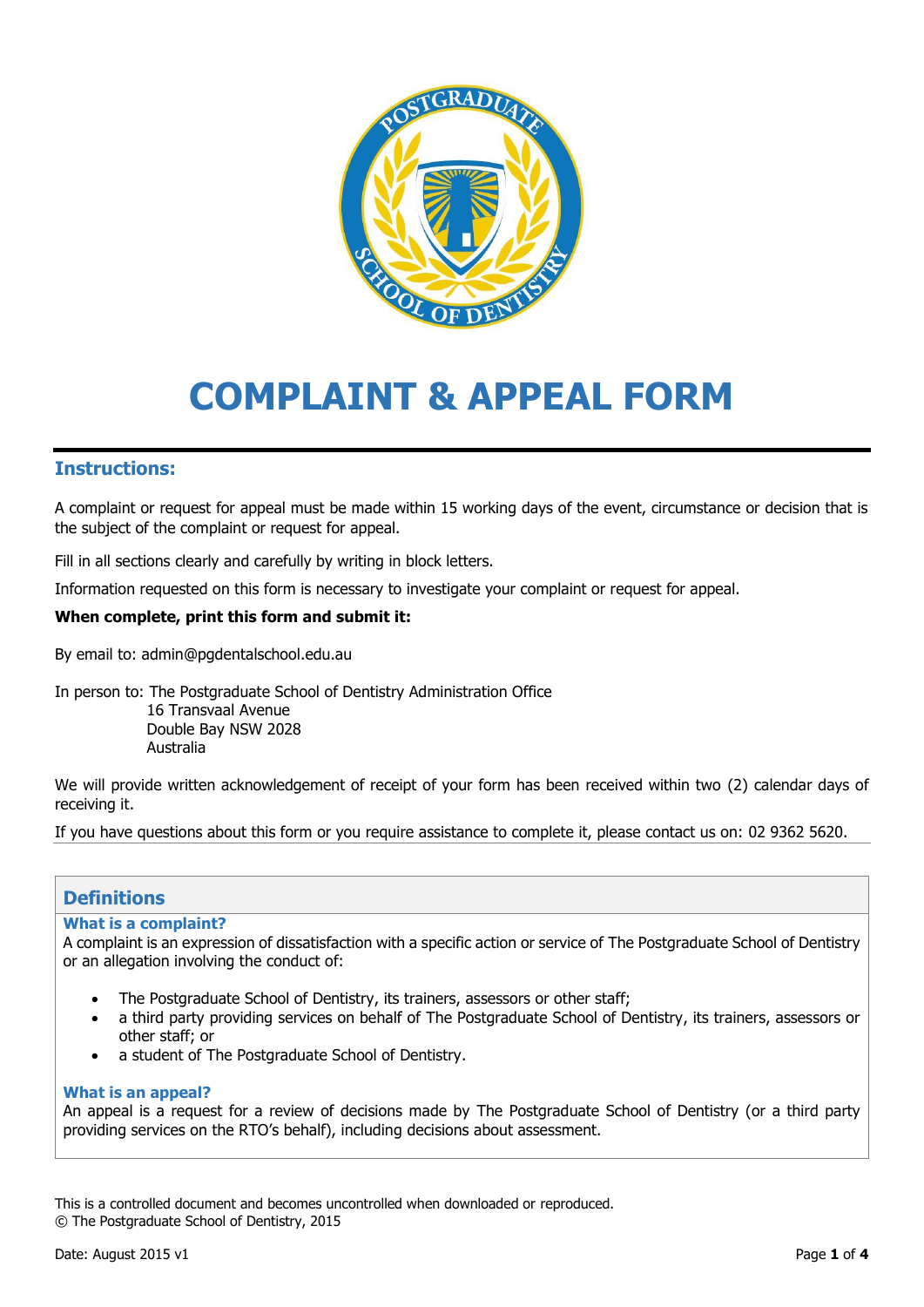| What you want to do     |                          |
|-------------------------|--------------------------|
| $\Box$ Make a complaint | $\Box$ Request an appeal |

| <b>Your details</b> |    |            |           |      |              |  |  |
|---------------------|----|------------|-----------|------|--------------|--|--|
| <b>Title</b>        | Mr | $\Box$ Mrs | $\Box$ Ms | Miss |              |  |  |
| Surname             |    |            |           |      | Given name/s |  |  |
|                     |    |            |           |      |              |  |  |

| <b>Contact details</b> |  |        |  |  |
|------------------------|--|--------|--|--|
| Home phone             |  | Mobile |  |  |
| Email                  |  |        |  |  |

| <b>Details of complaint or appeal</b>                                                                        |  |  |  |  |
|--------------------------------------------------------------------------------------------------------------|--|--|--|--|
| Date of the event, circumstance or decision that is the subject of the complaint or request for appeal.      |  |  |  |  |
| Please describe the details of the complaint or appeal (you may attach supporting documentation if required) |  |  |  |  |
|                                                                                                              |  |  |  |  |
|                                                                                                              |  |  |  |  |
|                                                                                                              |  |  |  |  |
|                                                                                                              |  |  |  |  |
|                                                                                                              |  |  |  |  |
|                                                                                                              |  |  |  |  |
|                                                                                                              |  |  |  |  |
| Have you taken any steps to resolve this issue? If yes please provide details.                               |  |  |  |  |
|                                                                                                              |  |  |  |  |
|                                                                                                              |  |  |  |  |
|                                                                                                              |  |  |  |  |
|                                                                                                              |  |  |  |  |
|                                                                                                              |  |  |  |  |
|                                                                                                              |  |  |  |  |
|                                                                                                              |  |  |  |  |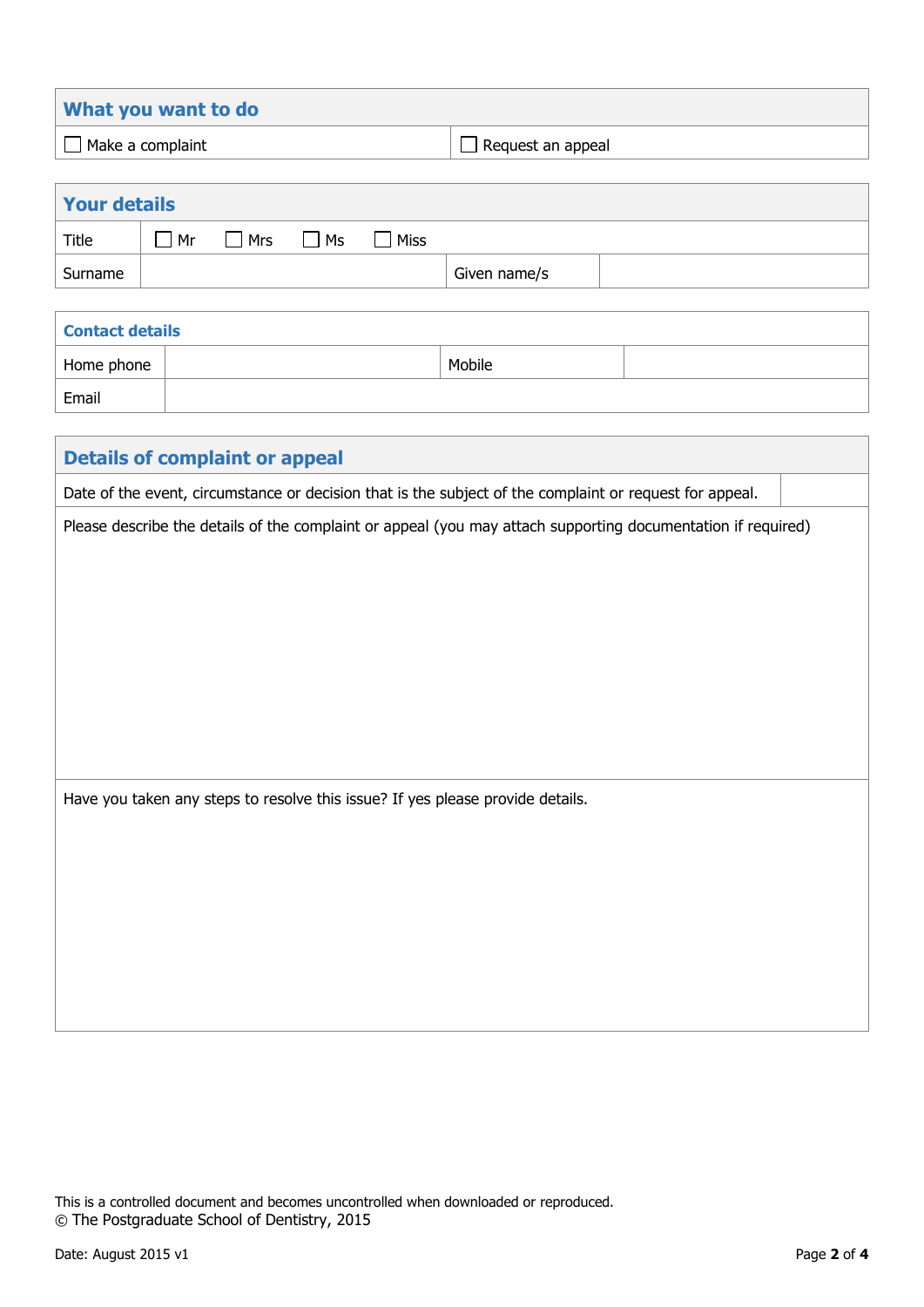| What outcome would you like to see from raising this complaint / appeal? |  |  |  |  |
|--------------------------------------------------------------------------|--|--|--|--|
|--------------------------------------------------------------------------|--|--|--|--|

| <b>Declaration</b>                                                                                                                                                                                                                                                                                                                                        |             |  |  |  |
|-----------------------------------------------------------------------------------------------------------------------------------------------------------------------------------------------------------------------------------------------------------------------------------------------------------------------------------------------------------|-------------|--|--|--|
| I declare that the information provided in this form is, to the best of my knowledge, true and correct. I<br>acknowledge that The Postgraduate School of Dentistry may use the information provided by me to investigate<br>the complaint. I understand that this information may also be used for the continuous improvement of the<br>RTO's operations. |             |  |  |  |
| <b>Student</b><br>signature                                                                                                                                                                                                                                                                                                                               |             |  |  |  |
| <b>Student name</b>                                                                                                                                                                                                                                                                                                                                       | <b>Date</b> |  |  |  |

## **Office use only**

| Form checked for completeness                                                                              | Date | Initials |  |
|------------------------------------------------------------------------------------------------------------|------|----------|--|
| Acknowledged in writing (within two (2) business days of receipt)                                          | Date | Initials |  |
| Resolution and advice due by (add 30 calendar days):                                                       | Date |          |  |
| Details of investigation – include details of dates, party/ies, discussions<br>and documentation reviewed: | Date | Initials |  |